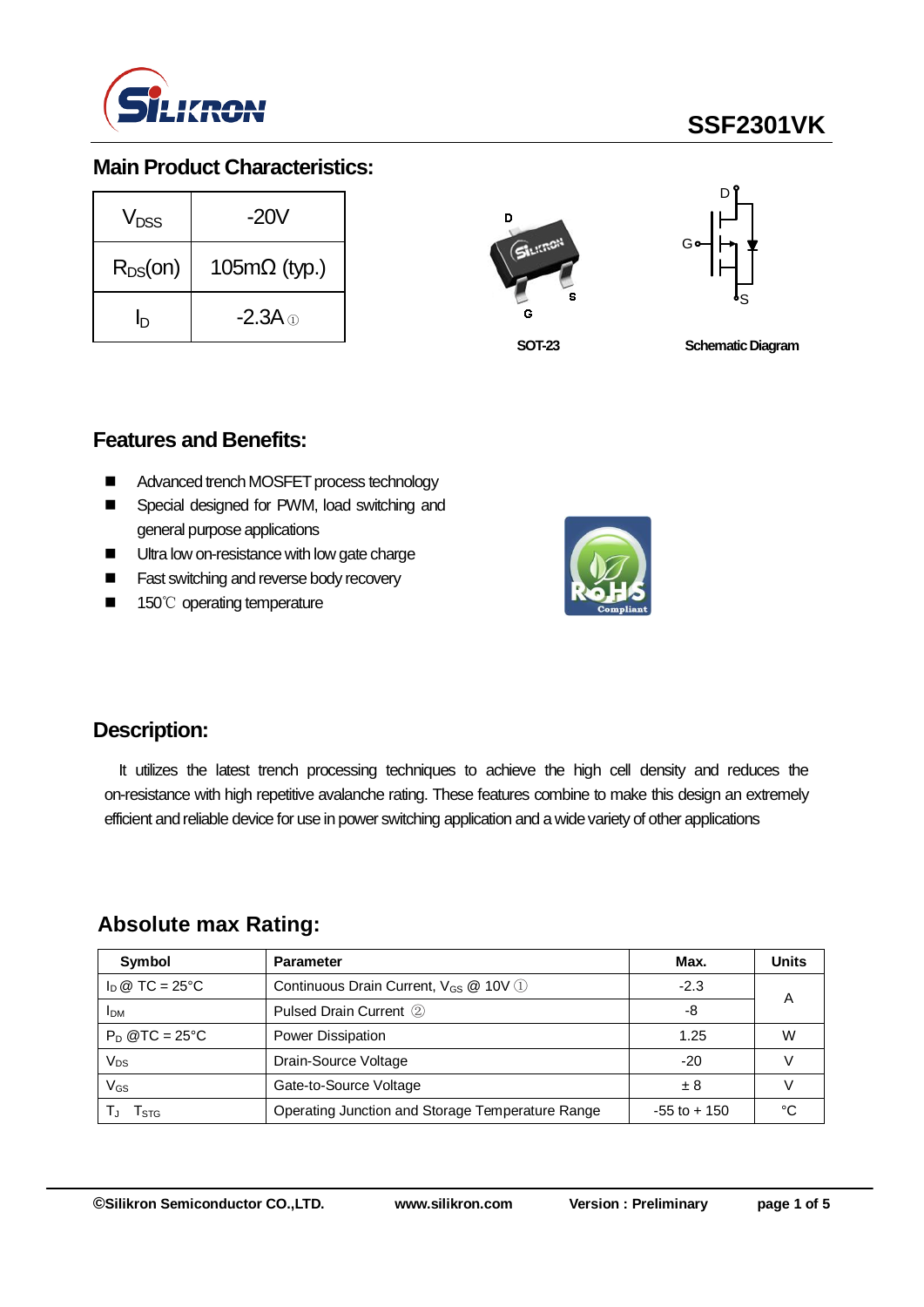

## **Thermal Resistance**

| <b>Symbol</b>  | <b>Characterizes</b>                               | Гур. | Max. | Units         |
|----------------|----------------------------------------------------|------|------|---------------|
| $R_{\theta$ JA | Junction-to-ambient ( $t \le 10$ s) $\circledcirc$ |      | 100  | $\degree$ CMV |

# **Electrical Characterizes** @T<sub>A</sub>=25℃ unless otherwise specified

| Symbol           | <b>Parameter</b>                     | Min.    | Typ. | Max.   | <b>Units</b> | <b>Conditions</b>                                  |
|------------------|--------------------------------------|---------|------|--------|--------------|----------------------------------------------------|
| $V_{(BR)DSS}$    | Drain-to-Source breakdown voltage    | $-20$   |      |        | V            | $V_{GS} = 0V$ , $I_D = -250\mu A$                  |
| $R_{DS(on)}$     | Static Drain-to-Source on-resistance | —       | 105  | 130    | $m\Omega$    | $V_{GS} = -4.5V I_{D} = -2.3A$                     |
|                  |                                      |         | 145  | 190    |              | $V_{GS} = -2.5V I_D = -2A$                         |
| $V_{GS(th)}$     | Gate threshold voltage               | $-0.45$ |      |        | $\vee$       | $V_{DS} = V_{GS}$ , $I_D = -250 \mu A$             |
| $I_{DSS}$        | Drain-to-Source leakage current      |         |      | -1     | μA           | $V_{DS} = -16V$ , $V_{GS} = 0V$                    |
|                  |                                      |         |      | 100    | nA           | $V_{GS} = 8V$                                      |
| lgss             | Gate-to-Source forward leakage       |         |      | $-100$ |              | $V_{GS} = -8V$                                     |
| $Q_{g}$          | Total gate charge                    |         | 5.7  |        |              | $I_D = -2.3A$                                      |
| $Q_{gs}$         | Gate-to-Source charge                |         | 0.82 |        | nC           | $V_{DS} = -6V$ ,                                   |
| $Q_{gd}$         | Gate-to-Drain("Miller") charge       |         | 1.5  |        |              | $V_{GS} = -4.5V$                                   |
| $t_{d(on)}$      | Turn-on delay time                   |         | 12   |        |              |                                                    |
| $t_{r}$          | Rise time                            |         | 35   |        |              | $V_{GS} = -4.5V$ , $V_{DS} = -6V$ ,                |
| $t_{d(off)}$     | Turn-Off delay time                  |         | 41   |        | ns           | $R_{\text{GEN}} = 6\Omega, R_{\text{L}} = 6\Omega$ |
| $t_{\rm f}$      | Fall time                            |         | 33   |        |              |                                                    |
| $C_{iss}$        | Input capacitance                    |         | 410  |        |              | $V_{GS} = 0V$ ,                                    |
| $C_{\text{oss}}$ | Output capacitance                   |         | 220  |        | pF           | $V_{DS} = -6V$ ,                                   |
| $C_{\text{rss}}$ | Reverse transfer capacitance         |         | 85   |        |              | $f = 1$ MHz                                        |

# **Source-Drain Ratings and Characteristics**

| Symbol                  | <b>Parameter</b>                                   | Min. | Typ.   | Max.   | <b>Units</b> | <b>Conditions</b>                                                                      |  |
|-------------------------|----------------------------------------------------|------|--------|--------|--------------|----------------------------------------------------------------------------------------|--|
| $\mathsf{I}_\mathsf{S}$ | <b>Continuous Source Current</b><br>(Body Diode) 1 |      |        | $-1.6$ | A            | MOSFET symbol<br>D<br>showing<br>the<br>⊶⊢∽<br>integral reverse<br>p-n junction diode. |  |
| $V_{\textrm{\tiny SD}}$ | Diode Forward Voltage                              |      | $-0.8$ | $-1.2$ |              | $IS=-1A, VGS=0V$                                                                       |  |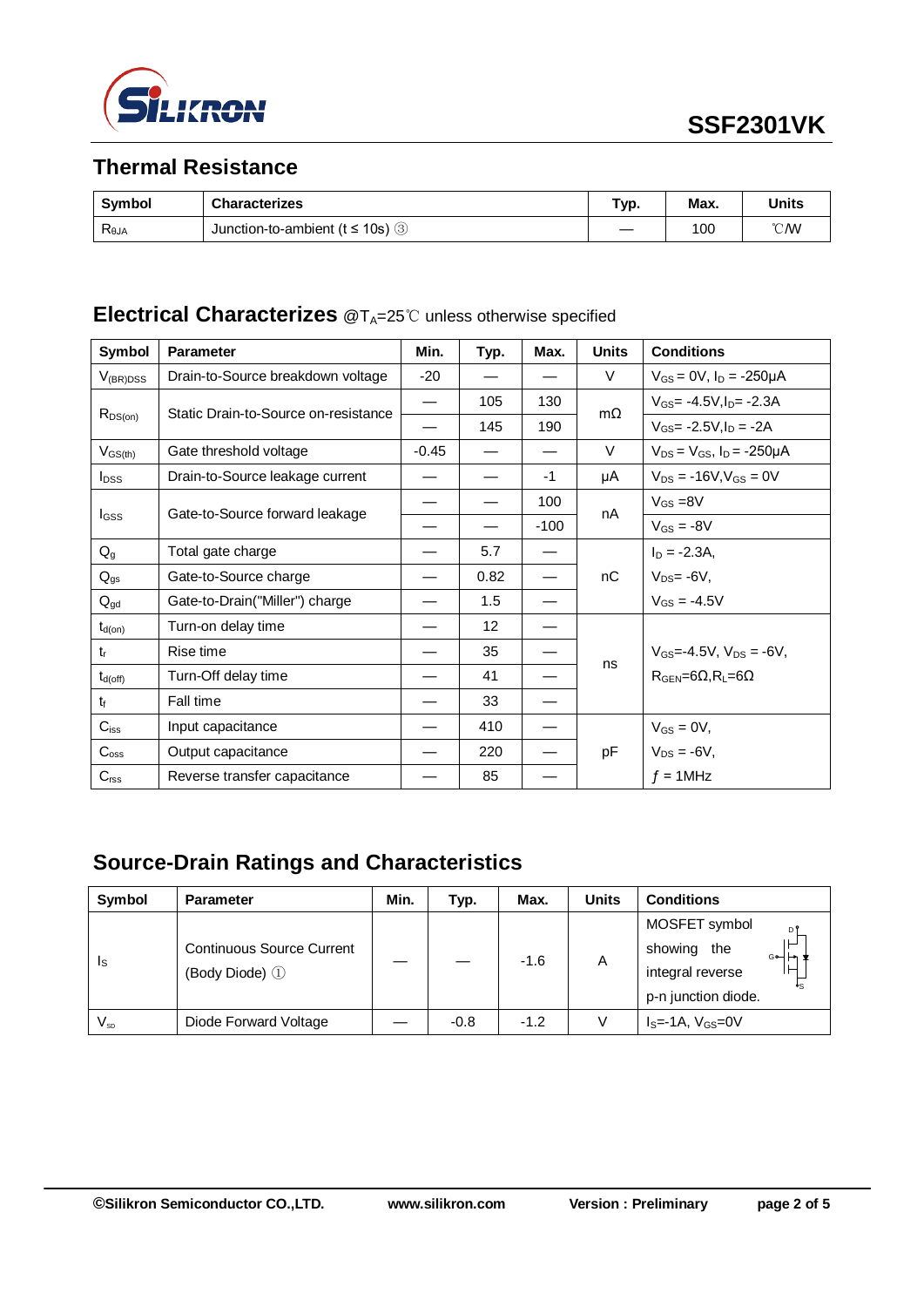

## **Test circuits and Waveforms**

**EAS test circuits:** 



**Gate charge test circuit:** 

**Switch Waveforms:**







#### **Notes:**

①Calculated continuous current based on maximum allowable junction temperature.

②Repetitive rating; pulse width limited by max junction temperature.

③The value of RθJA is measured with the device mounted on 1 in 2 FR-4 board with 2oz. Copper, in a still air environment with TA =25°C

Vgs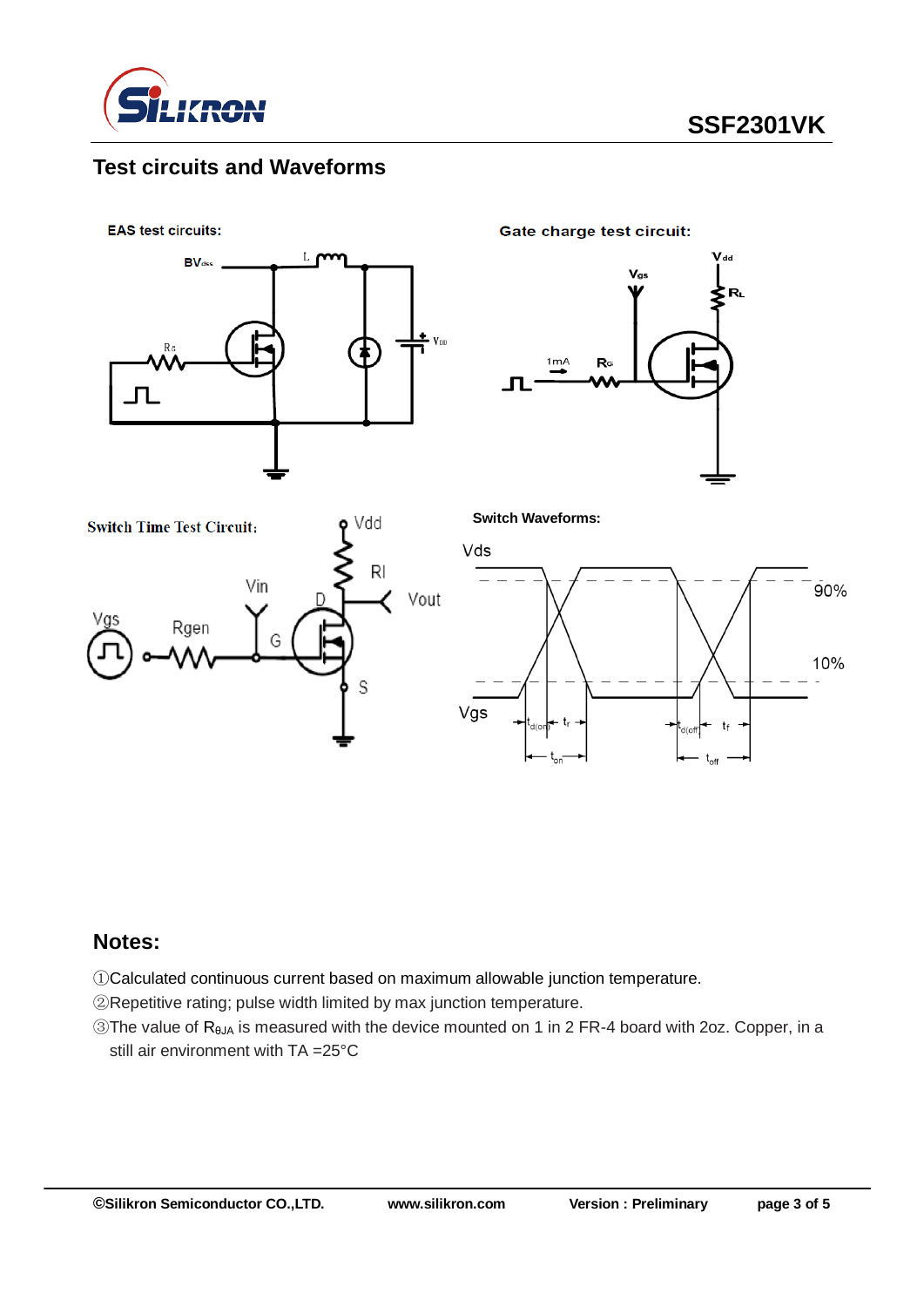

# **SSF2301VK**

# **Mechanical Data**:



| REF. | Millimeter |      | REF. | Millimete |                 |  |
|------|------------|------|------|-----------|-----------------|--|
|      | Min.       | Max. |      | Min.      | Max.            |  |
| Α    | 2.80       | 3.00 | G    | 1.80      | 2.00            |  |
| в    | 2.30       | 2.50 | н    | 0.90      | 1.1             |  |
| С    | 1.20       | 1.40 |      | 0.10      | 0.20            |  |
| D    | 0.30       | 0.50 |      | 0.35      | 0.70            |  |
| Е    |            | 0.10 |      | 0.92      | 0.98            |  |
| F    | 0.45       | 0.55 | M    | o٠        | 10 <sup>°</sup> |  |